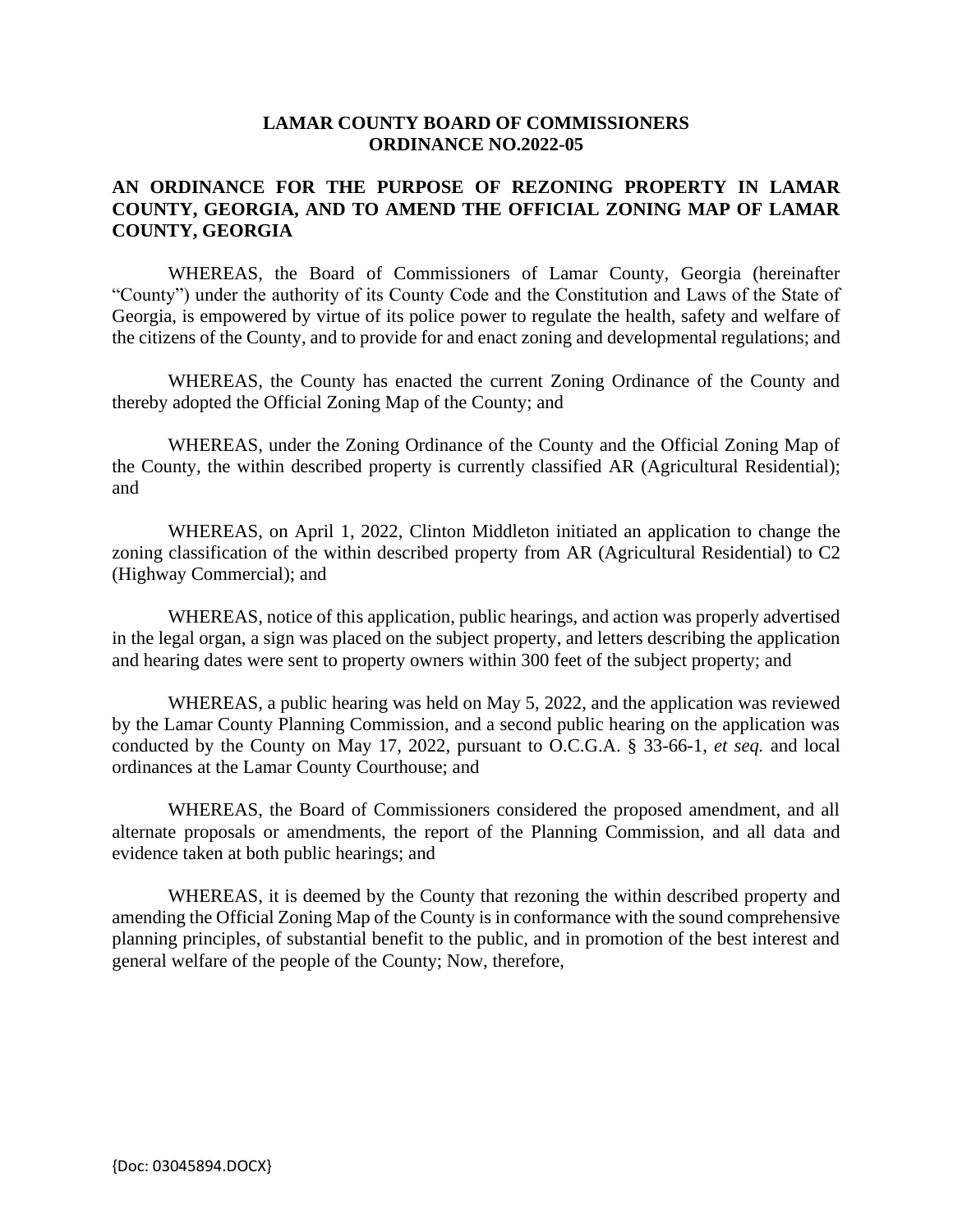## BE IT ORDAINED BY THE BOARD OF COMMISSIONERS OF LAMAR COUNTY, GEORGIA:

Section 1: The Zoning Ordinance of Lamar County, Georgia, and the Official Zoning Map of Lamar County, Georgia, designating the boundaries of several types or classes of zoning districts within the County, shall be, and are hereby amended so as to change the zoning classification applicable to the following described property:

All that tract or parcel of land lying and being in Land Lot 215, of the Third Land District, of Lamar County, Georgia, containing 8.815 acres and being known and designated as Tract B according to that certain plat of survey prepared by Kenneth E. Presley, Surveyor, dated October 29, 1984, as revised through January 25, 1985, and recorded in Plat Book 9, page 35, Clerk's Office, Lamar Superior Court. Said tract has such size, shape, metes, bounds and dimensions as are shown on said plat, which plat is incorporated herein by reference thereto.

From AR (Agricultural Residential) to C2 (Highway Commercial) subject to the following conditions:

- 1. No Club or Lodge or similar establishment shall be operated on the property;
- 2. No Off-Street Parking Lot or Parking Garage shall be operated on the property;
- 3. No Gas Station shall be operated on the property; and
- 4. No Retail Business with outside sales such a Flea Market shall be operated on the property.

**Section 2:** The Official Zoning Map of the County is hereby amended to reflect such zoning classification for the within described property.

## **Section 3:**

- A. It is hereby declared to the intention of the Board of Commissioners that all sections, paragraphs, sentences, clauses and phrases of this Ordinance are and were, upon their enactment, believed by the Board of Commissioners to be fully valid, enforceable and constitutional.
- B. It is hereby declared to the intention of the Board of Commissioners that, to the greatest extent allowed by law, each and every section, paragraph, sentence, clause or phrase of this Ordinance is severable from every other Section, paragraph, sentence, clause or phrase of this Ordinance. It is hereby further declared to be the intention of the Board of Commissioners that, to the greatest extent allowed by law, no section, paragraph, sentence, clause or phrase of this Ordinance is mutually dependent upon any other section, paragraph, sentence, clause or phrase of this Ordinance.
- C. In the event of any section, paragraph, sentence, clause or phrase of this Ordinance shall, for any reason whatsoever, be declared invalid, unconstitutional, or otherwise unenforceable by the valid judgement or decrees of any court of competent jurisdiction, it is the express intent of the Board of Commissioners that such invalidity,